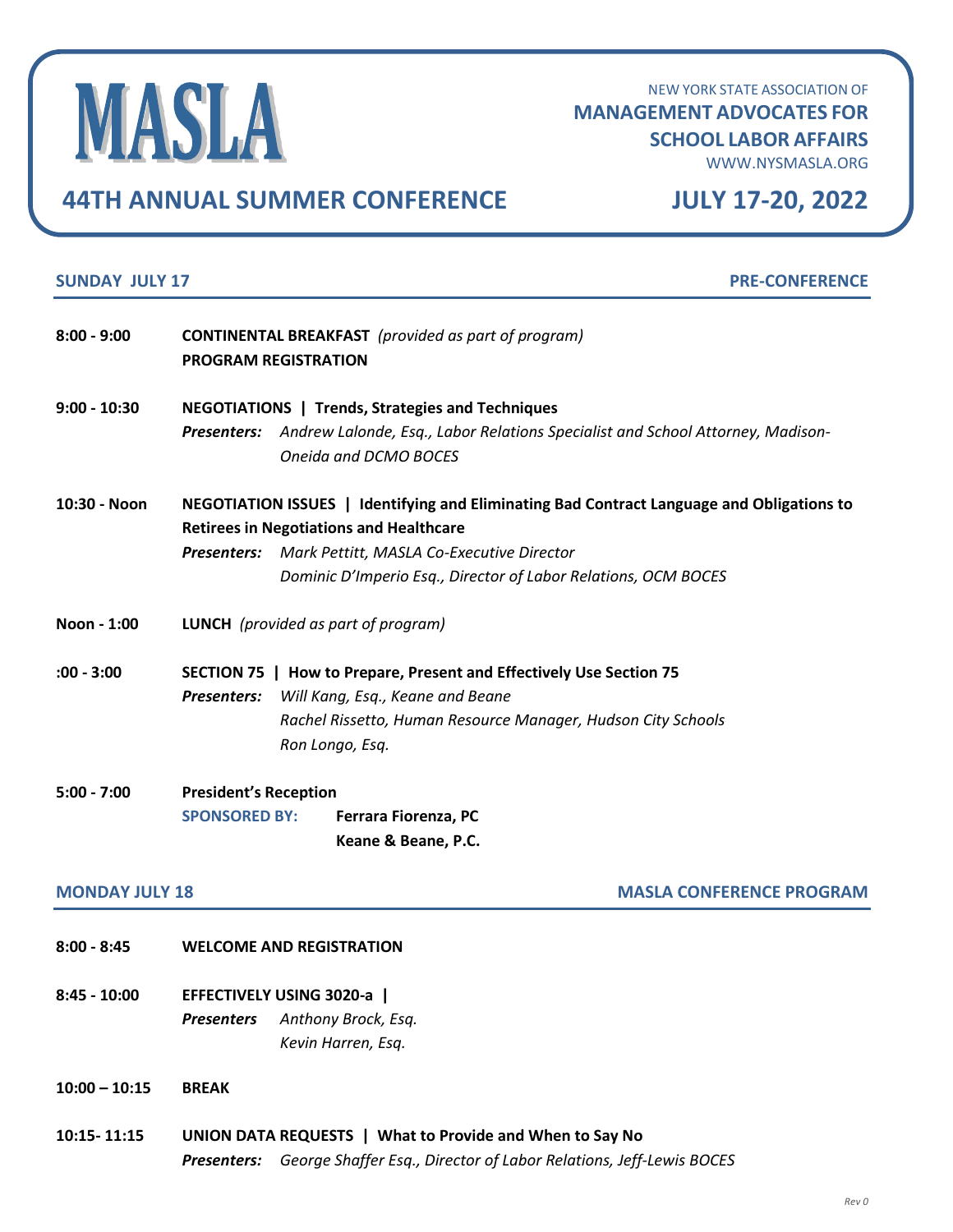|                        | 11:15 - 12:15 PROBATIONARY PERIODS ACROSS THE DISTRICT   Tenure Reduction and Extension and Civil<br><b>Service Probationary Periods</b><br>Dave Cirillo Esq., Director of Staff Relations, West Genesee CSD<br>Presenter:      |
|------------------------|---------------------------------------------------------------------------------------------------------------------------------------------------------------------------------------------------------------------------------|
| $12:15 - 1:30$         | LUNCH   on your own                                                                                                                                                                                                             |
| $1:30 - 2:45$          | <b>GRIEVANCE TACTICS   Avoiding Arbitration</b><br>Erin O'Grady-Parent, Esq., Guercio & Guercio, PLLC<br><b>Presenter</b><br>John Sheahan, Esq., Guercio & Guercio, PLLC                                                        |
| $2:45 - 3:00$          | <b>BREAK</b><br>Hogan, Sarzynski, Lynch, DeWind & Gregory, LLP<br><b>SPONSORED BY:</b>                                                                                                                                          |
| $3:00 - 4:00$          | LGBTQ Students in School   What school administrators and employees must do to<br>facilitate a welcoming educational environment for all students<br>Chris Milletelo, Esq., Costello, Cooney & Fearon, PLLC<br><b>Presenter</b> |
| 5:30                   | <b>Event TBD</b><br><b>Harris Beach, PLLC</b><br><b>SPONSORED BY:</b><br><b>Guercio &amp; Guercio, PLLC</b>                                                                                                                     |
| <b>TUESDAY JULY 19</b> | <b>MASLA CONFERENCE PROGRAM</b>                                                                                                                                                                                                 |

- **8:45 - 10:00 POST-PANDEMIC "NORMALCY" | How do we create a stable workforce in education?** *Presenter: Terry Dougherty*, *Ph.D., Superintendent of Schools, Hancock CSD*
- **10:00 – 10:15 BREAK SPONSORED BY: Costello, Cooney & Fearon, PLLC**
- **10:15 -11:45 LEGAL UPDATE**  *Presenter: Douglas Gerhardt Esq., Harris Beach, PLLC*
- **11:45 – 1:00 LUNCH |** on your own
- **1:00 - 2:00 Human Rights Complaints | New and significant developments at SDHR** *Presenter: Charles E. Symons, Esq. Ferrara Fiorenza PC*
- **2:00 - 3:00 MANDATORY, PERMISSIBLE AND IMPERMISSIBLE TOPICS | What Do We Need To Talk About?** *Presenters: Lynda VanCoske, Esq. Labor Relations Administrator, Monroe-2 Orleans BOCES Brian Hartmann, Erie 2-Chautauqua-Cattaraugus BOCES*